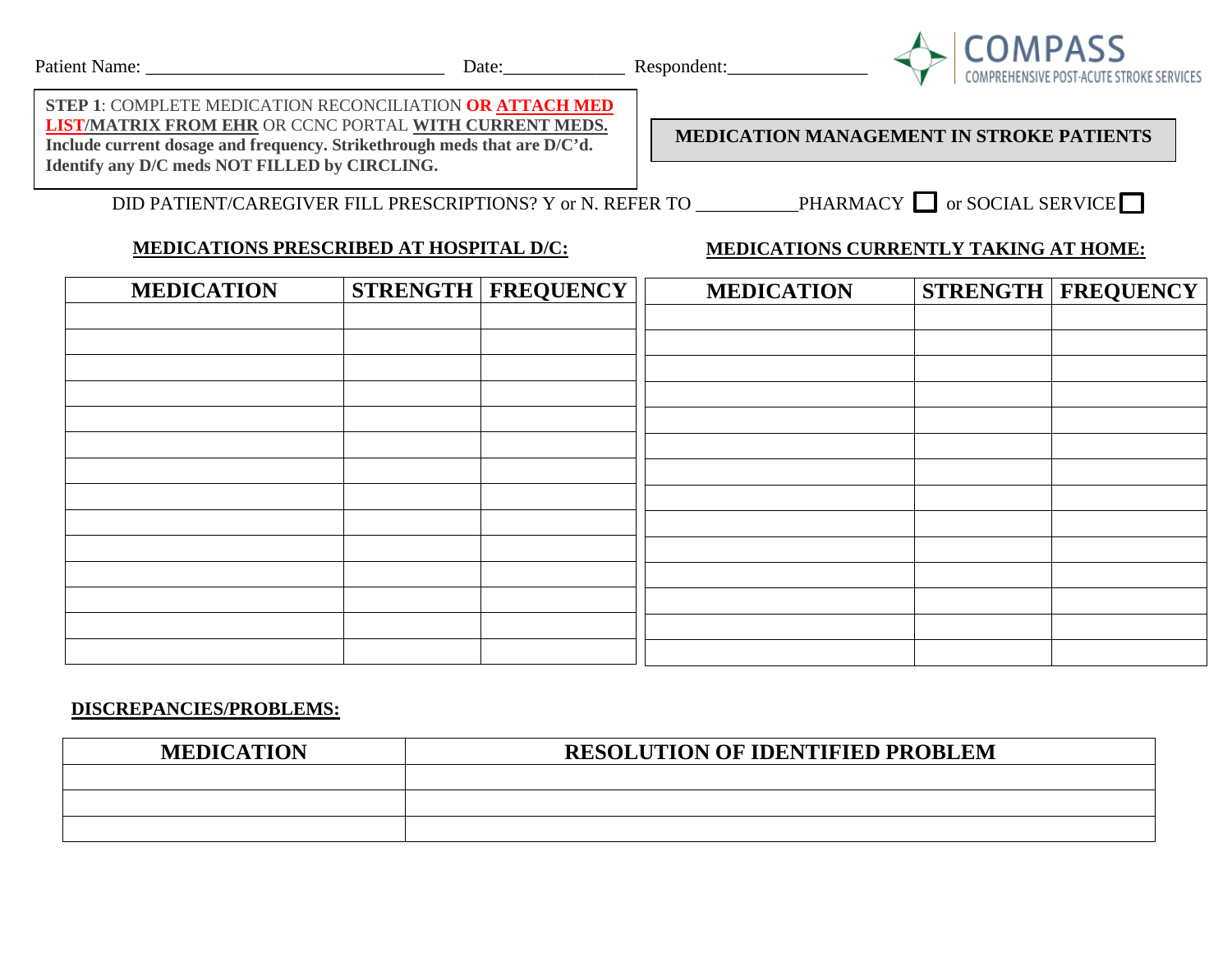

**QUIZ:** All things considered, how much of the time do you use ALL of your medicines EXACTLY as directed?

**Please place a mark ( | ) anywhere on the line below to indicate your answer.**

**STEP 2**: ASK PT. TO **ASSESS MEDICATION ADHERENCE**

If adherence is anything LESS THAN all of the time, **proceed to Medication Adherence Work-up**

**Some patients find it difficult taking their medication for many different reasons. Do any of the following sound like something you may do? Circle the item(s).**

\_\_\_\_\_\_\_\_\_\_\_\_\_\_\_\_\_\_\_\_\_\_\_\_\_\_\_\_\_\_\_\_\_\_\_\_\_\_\_\_\_\_\_\_\_\_\_\_\_\_\_\_\_\_\_\_\_\_\_\_\_\_\_\_\_\_\_\_\_\_\_\_

**A.** I have too many medicines and I can't keep track of taking them.

STEP 3: EVALUATE/**CIRCLE REASONS FOR MEDICATION NON-ADHERENCE** AND **WHICH MEDS ARE MISSED**

- **B.** I am having side effects or I'm afraid of having side effects.
- **C.** The costs of the medications keep me from taking them as prescribed.
- **D.** I don't think the medicine helps me or that I need it.
- **E.** I intend to take my medications, but forget them sometimes.

Other reason \_\_\_\_\_\_\_\_\_\_\_\_\_\_\_\_\_\_\_\_\_\_\_\_\_\_\_\_\_\_\_\_\_\_\_\_\_\_\_\_\_\_\_\_\_\_\_\_\_\_\_\_\_\_\_\_\_\_\_\_\_

Medication(s) I am not taking as prescribed\_\_\_\_\_\_\_\_\_\_\_\_\_\_\_\_\_\_\_\_\_\_\_\_\_\_\_\_\_\_\_\_\_\_\_\_\_

None of the time All of the time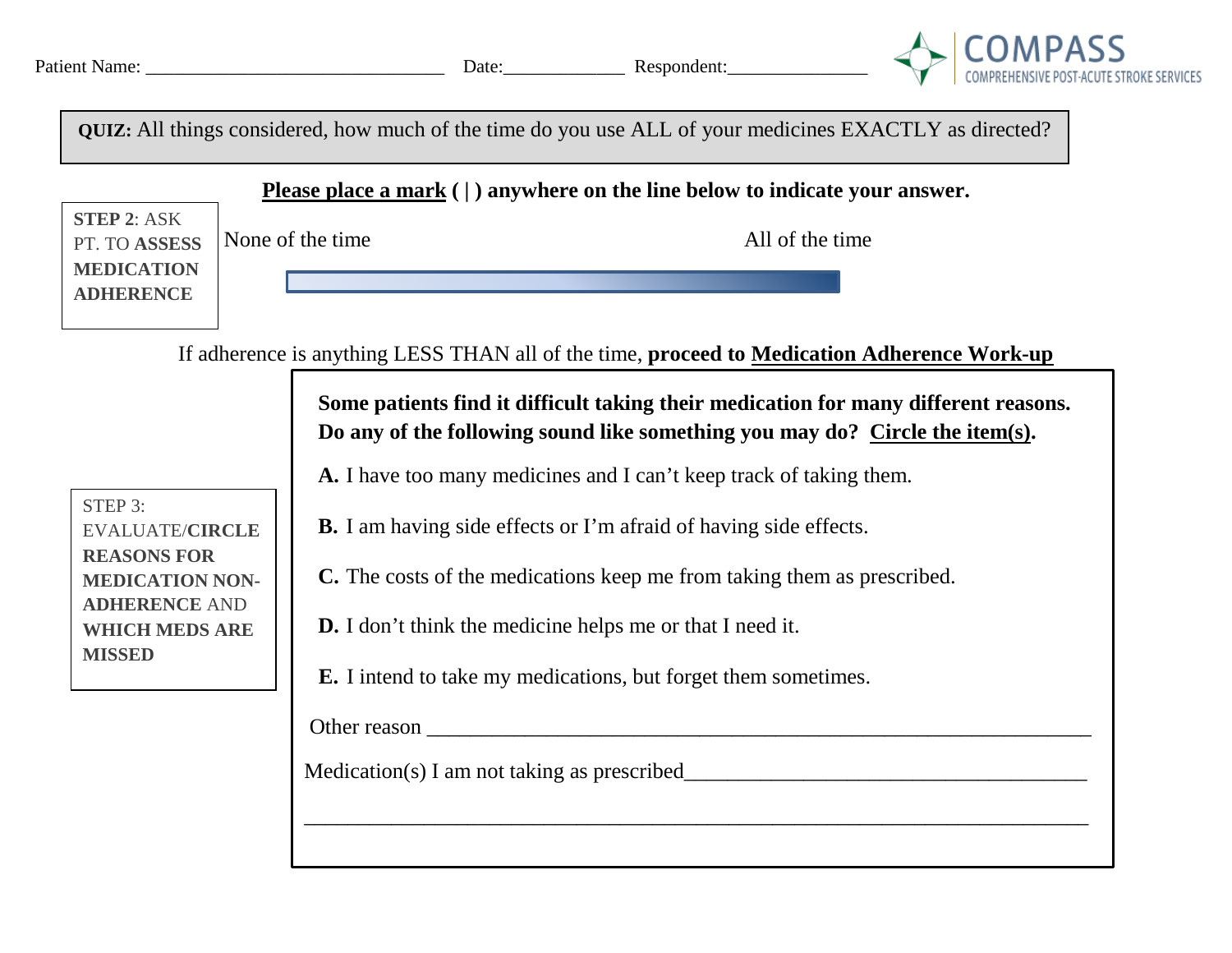| Patient Name: |  |
|---------------|--|
|---------------|--|



STEP 4: PHARMACIST OR PROVIDER **INTERVENTION**

## **TAILORED MEDICATION ADHERENCE INTERVENTION**

**Tailored Intervention Strategies - Delivered Face-to-Face with Monthly Phone F/U**

| <b>PROBLEM</b>                                                    | <b>OVERALL STRATEGY</b>                                                                                                                                                                                      | <b>EXAMPLE</b>                                                                                                                                                                                                           |
|-------------------------------------------------------------------|--------------------------------------------------------------------------------------------------------------------------------------------------------------------------------------------------------------|--------------------------------------------------------------------------------------------------------------------------------------------------------------------------------------------------------------------------|
|                                                                   |                                                                                                                                                                                                              |                                                                                                                                                                                                                          |
| <b>A.TOO MANY</b><br><b>PILLS/DOSES</b>                           | Review meds. Can regimen be simplified<br>(fewer pills/fewer doses)? Contact provider.<br>F/U and insure changed; correct med list.<br>Write on bottle what each is for. Review<br>change with pt./caregiver | Can any meds be given as combination<br>tablets without increasing cost? Can meds<br>be given once per day? Can any<br>medications be stopped?                                                                           |
| <b>B. MEDS MAKE ME</b><br><b>SICK</b>                             | Counsel pt. (e.g. take with food; manage<br>symptom). Contact provider. Change Rx.<br>F/U and insure changed; correct med list<br>Review change with pt./caregiver                                           | Mild symptoms can often be managed<br>with dosing schedule changes or OTCs.<br>More serious side effects require that the<br>provider be called for drug/dose change                                                     |
| <b>C. MEDS COST TOO</b><br><b>MUCH</b>                            | <b>Contact Social Work or Pharmacist for</b><br>local help. Or Contact provider. Change Rx.<br>F/U and insure changed; correct med list.<br>Review change with pt./caregiver                                 | Local social service agencies or<br>pharmacists can often provide temporary<br>assistance/ideas. Check drug company<br>website for coupons; or call provider and<br>ask for a cheaper alternative/generic.               |
| D. DON'T NEED IT;<br><b>NOT HELPING ME</b>                        | Counsel pt. using shared decision-making<br>tool on next pg. Educate pt. on importance<br>of meds; F/U and insure pt. changes<br>view/behavior.                                                              | Talk to the patient about the importance<br>of taking medications, even when they no<br>longer feel bad, in order to meet their<br>long-term personal goals.                                                             |
| <b>E. I CAN'T REMEMBER;</b><br><b>I FORGET</b><br>DON'T<br>Forget | Pill box/adherence aid; phone alarm; med<br>calendar; identify family member or<br>caregiver to help                                                                                                         | Pill boxes, calendars and<br>phone/email/text reminders help; also<br>special medication packaging and<br>associating with daily activities (eating or<br>brushing teeth). Family members or<br>caregivers can also help |

**\_\_\_\_\_\_\_\_\_\_\_\_\_\_\_\_\_\_\_\_\_\_\_\_\_\_\_\_\_\_\_\_\_\_\_\_\_\_\_\_\_\_\_\_\_\_\_\_\_\_\_\_\_\_\_\_\_\_\_\_\_\_\_\_\_\_\_\_\_\_\_\_\_\_\_\_\_\_\_\_\_\_\_\_\_\_\_\_\_\_\_\_\_\_\_\_\_\_\_\_\_\_\_\_\_\_\_\_**

### WHAT INTERVENTION DID YOU IMPLEMENT: